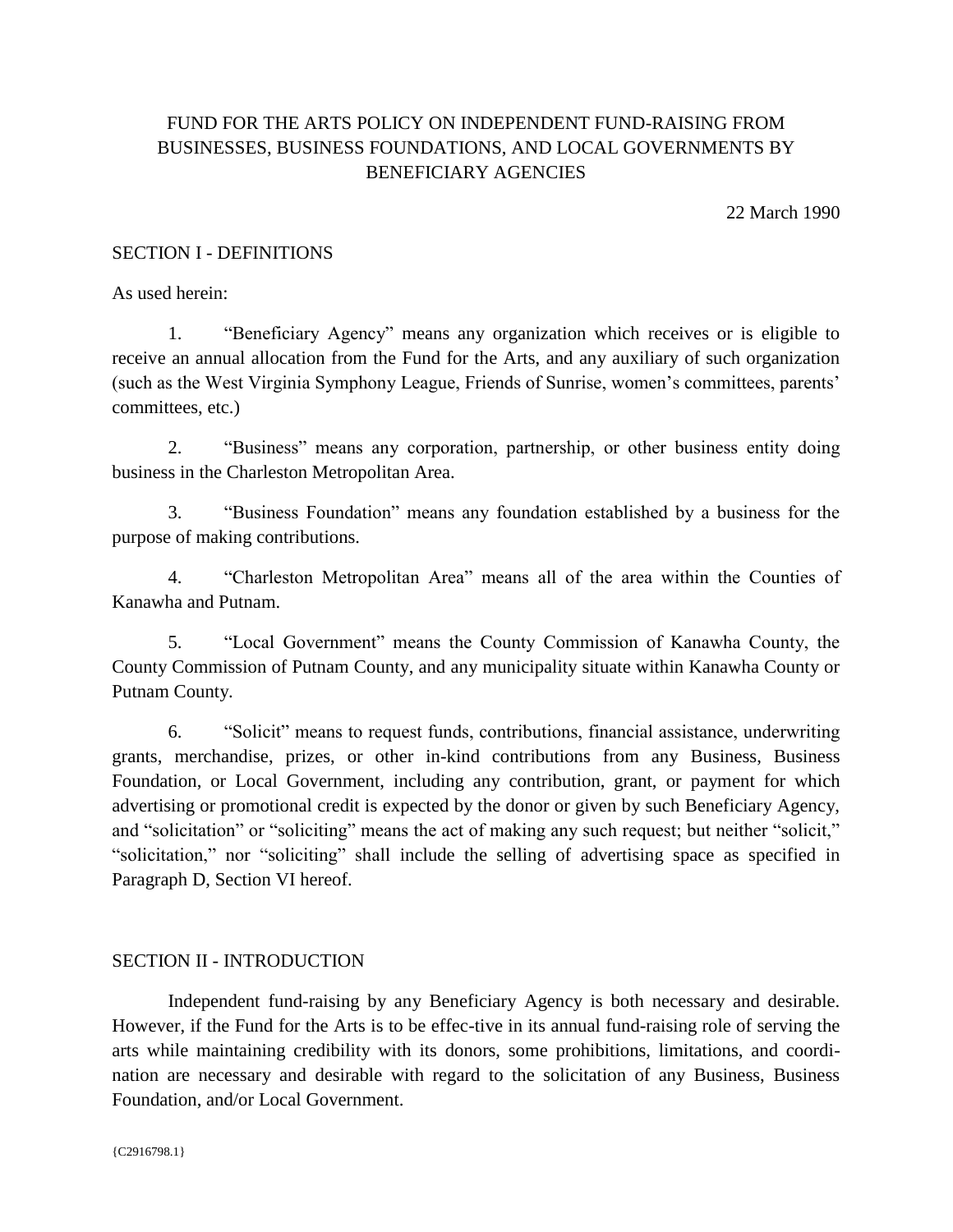This policy is to provide a framework within which any Bene-ficiary Agency may maintain independent fund-raising efforts from any Business, Business Foundation, and Local Government which are not in conflict or competition with fund-raising by the Fund for the Arts.

#### SECTION III - IMPLEMENTATION

The Fund for the Arts and each Beneficiary Agency need to maintain a close working relationship in order to maintain consistent communications with each Business, Business Foundation, and Local Government about the fund-raising efforts of the Fund for the Arts as well as the independent fund-raising efforts of each Beneficiary Agency

No written policy can take into account every possible situation. The Fund for the Arts views implementation of this policy as the responsi¬bility of the Beneficiary Agency president. The president may designate a chief staff person to assist in the preparation of materials for fund¬raising purposes, but ultimately the Fund for the Arts shall look to the Beneficiary Agency president as the individual responsible for maintaining an agreeable relationship between the Fund for the Arts and the Beneficiary Agency. In any case where a Beneficiary Agency requests clarification, the matter will be referred to the Executive Committee of the Fund for the Arts.

Each July 1st a new copy of this Fund for the Arts Policy on Independent Fund-Raising will be sent to each Beneficiary Agency president. On behalf of the Beneficiary Agency, the president will be asked to certify that the policy has been received and reviewed. Beneficiary Agency presidents are encouraged to distribute copies of the policy to individuals charged with any fund-raising responsibilities on behalf of the Beneficiary Agency.

#### SECTION IV - APPLICATION

This policy covers independent fund-raising in the Charleston Metropolitan Area from any Business, Business Foundation, and Local Government by any Beneficiary Agency.

#### SECTION V - EXCLUSIONARY PERIOD

No solicitation of any kind shall be made by any Beneficiary Agency during the months of February, March, or April, the period during which the Fund for the Arts shall conduct its major fund-raising effort on behalf of the Beneficiary Agencies.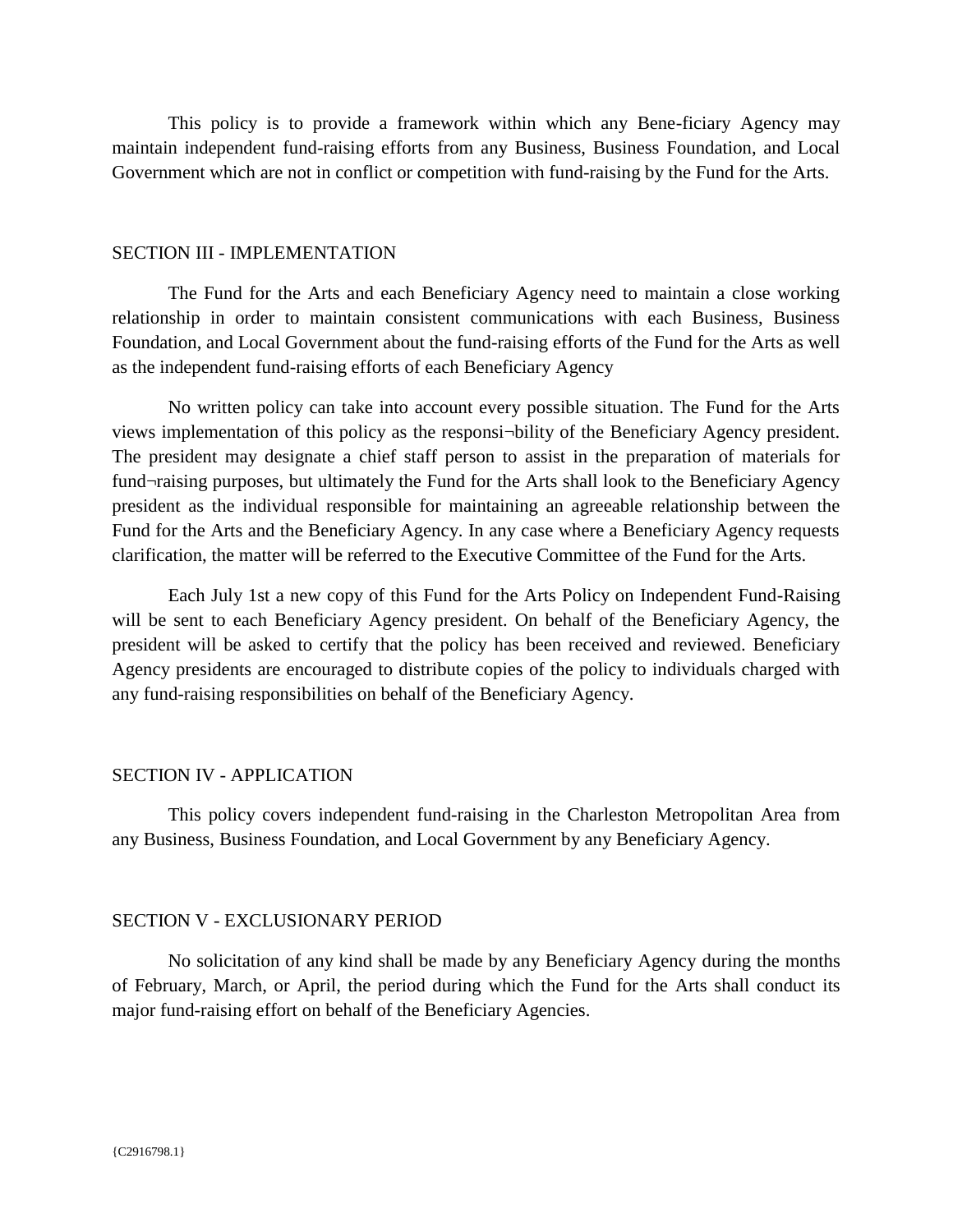#### SECTION VI - INDEPENDENT FUND-RAISING

# A. General

Except as provided in Paragraph B of this Section VI and in Sections VII and VIII hereof, no Beneficiary Agency may solicit any Business, Business Foundation, or Local Government for a cash contribution. Any cash contribution received by a Beneficiary Agency from any Business, Business Foundation, or Local Government may be retained by such Beneficiary Agency, but must be reported by the Beneficiary Agency to the Fund for the Arts upon receipt. Any such cash contribution will be considered as part of the approved allocation to the Beneficiary Agency from the Fund for the Arts unless it is a contribution described and authorized in Paragraph B of this Section VI and/or in Sections VII and VIII hereof.

## B. Special Events, Projects, etc.

In accordance with the procedure described below, any Beneficiary Agency may, notwithstanding Paragraph A of this Section VI, solicit from a Business, Business Foundation, or Local Government an underwriting grant or other monetary support as the sponsor of a concert, performance, special event, project, exhibit, or work of art for which advertising or promotional benefits are given to the donor and are the reason for such grant or monetary support.

At least 45 days prior to soliciting such an underwriting grant or other monetary support, the Beneficiary Agency shall notify the Fund for the Arts in writing of the expected source or sources of such grant or monetary support and provide information concerning the concert, perform-ance, special event, project, exhibit, or work of art being underwritten or supported, and the amount to be solicited. Within 30 days after receipt of such notification, the Fund for the Arts will determine and advise the Beneficiary Agency in writing whether such grant or monetary support is approved as being consistent with Paragraph A, B, C, or D of this Section VI or will be deducted from the Beneficiary Agency's annual budgetary allocation from the Fund for the Arts.

Any solicitation by a Beneficiary Agency for such a grant or monetary support without the required prior notification to the Fund for the Arts may result in a corresponding deduction from the Beneficiary Agency's annual budgetary allocation from the Fund for the Arts and could result in the loss of membership in and annual funding by the Fund for the Arts.

#### C. Merchandise

With 30 days prior notification of the Fund for the Arts, any Beneficiary Agency may solicit from any Business or Business Foundation contributions of merchandise or other items of value to be sold at a fund-raising auction or to serve as prizes, if advertising or promotional considerations are the reason for such contributions.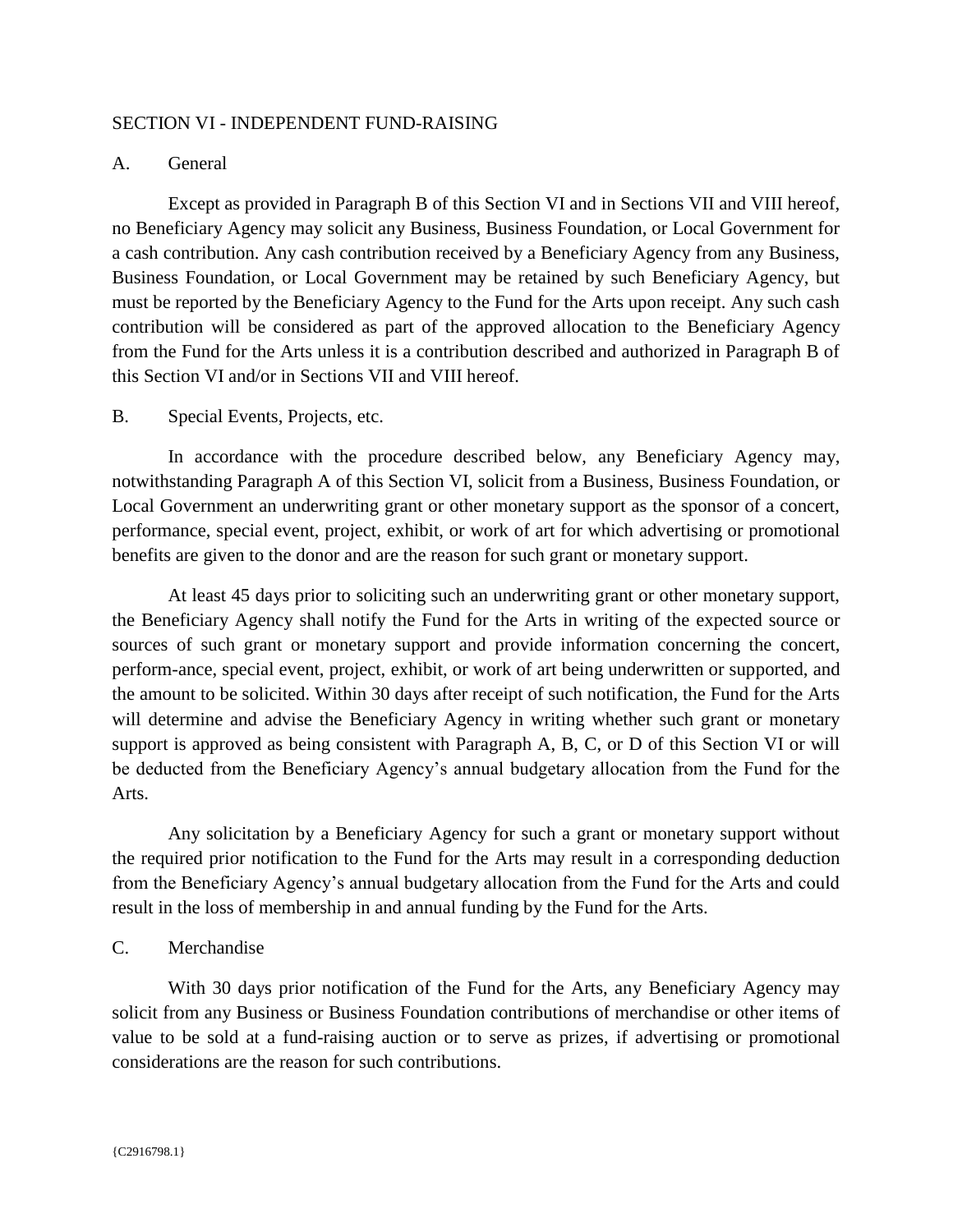## D. Advertising

Any Beneficiary Agency may sell advertising space in the regular publications or programs of such Beneficiary Agency. Agency representatives, in the course of making such sales, must advise any Business so solicited that any such advertising contribution is not to be considered by the Business as a replacement for the Business's contribution to the Fund for the Arts.

# SECTION VII - CAPITAL IMPROVEMENTS AND ENDOWMENT FUND DRIVES

With the prior approval of the Fund for the Arts, any Beneficiary Agency may solicit funds from any Business, Business Foundation, or Local Government for capital improvements or endowment fund purposes.

An application by a Beneficiary Agency for approval by the Fund for the Arts must be submitted at least six months in advance of any such solicitation. The application shall provide information concerning the dates and purpose of the solicitation, the amount to be solicited, and the sources to be solicited. Within 30 days after receipt of such application, the Fund for the Arts will determine and advise the Beneficiary Agency in writing whether the application is approved. If the Fund for the Arts fails to notify the Beneficiary Agency in writing within the 30-day period, the Beneficiary Agency may assume that the application is approved and may proceed with its solicitation, but must advise the Fund for the Arts in writing of its intention so to proceed.

A solicitation by a Beneficiary Agency for capital improvements or endowment fund purposes without prior approval by the Fund for the Arts, or a solicitation by a Beneficiary Agency despite disapproval of its application by the Fund for the Arts, may result in appropriate remedial action such as a reduction of the Beneficiary Agency's annual budgetary allocation or loss of membership in and annual funding by the Fund for the Arts.

# SECTION VIII - NON-CONTRIBUTORS TO FUND FOR THE ARTS

After being advised by the Fund for the Arts that a particular Business, Business Foundation, or Local Government is not a contributor to the Fund for the Arts, any Beneficiary Agency may solicit such Business, Business Foundation, or Local Government for a cash contribution and, if received, may be retained by the Beneficiary Agency but must be reported to the Fund for the Arts.